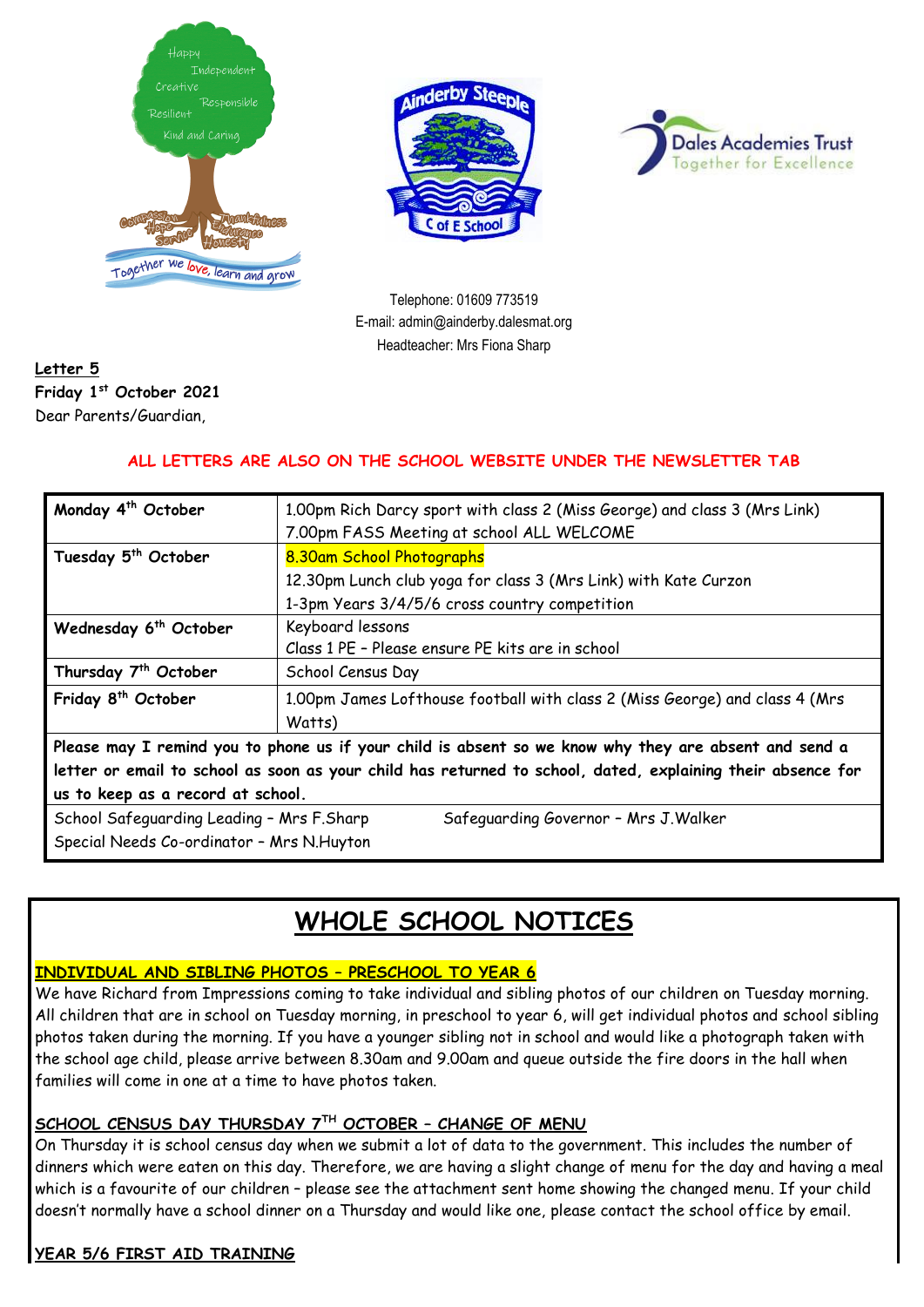We believe it is important that children are equipped with a variety of life skills. This week class 4 have taken part in first aid training and been 'mini medics'. They covered lifesaving skills, recovery position, bandaging, choking and how to deal with different situations. Class 4 did leave school on Tuesday looking like they had been severely injured! Here are some of the photos to see what they were up to:









### **HARVEST 2021**

Due to the high number of local covid cases, we are again going to have our harvest service in school, sadly without parents, hopefully by Easter we can get back to church. We always do a collection for a charity each year and would like to again collect for Hambleton Foodshare. Please send any donations of non-perishable foods into school over the next few weeks.

#### **AFTERSCHOOL CLUB**

Please see the flier attached to the email today regarding afterschool club. Staff are working hard to plan some activities which you can book your child into. This could give you time to go shopping, catch up on jobs or just relax and enjoy some down time.

#### **PARENT CONSULTATION PHONE CALLS**

Due to being unable to have gatherings of people in school at the moment, we are again going to do phone parent consultation appointments. Next week, I will send out some dates for each class and a Microsoft form for you to complete, showing times you are available to be contacted. At this stage in the year it is to discuss how well your child has settled in class.

#### **CAULIFLOWER CHRISTMAS CARD DESIGNS**

Thank you to everyone who has placed orders and returned their card to be sent off. They always look fantastic when they arrive and children are wowed that their design is an actual Christmas card.

#### **HOLIDAY CLUB QUESTIONNAIRE – REMINDER**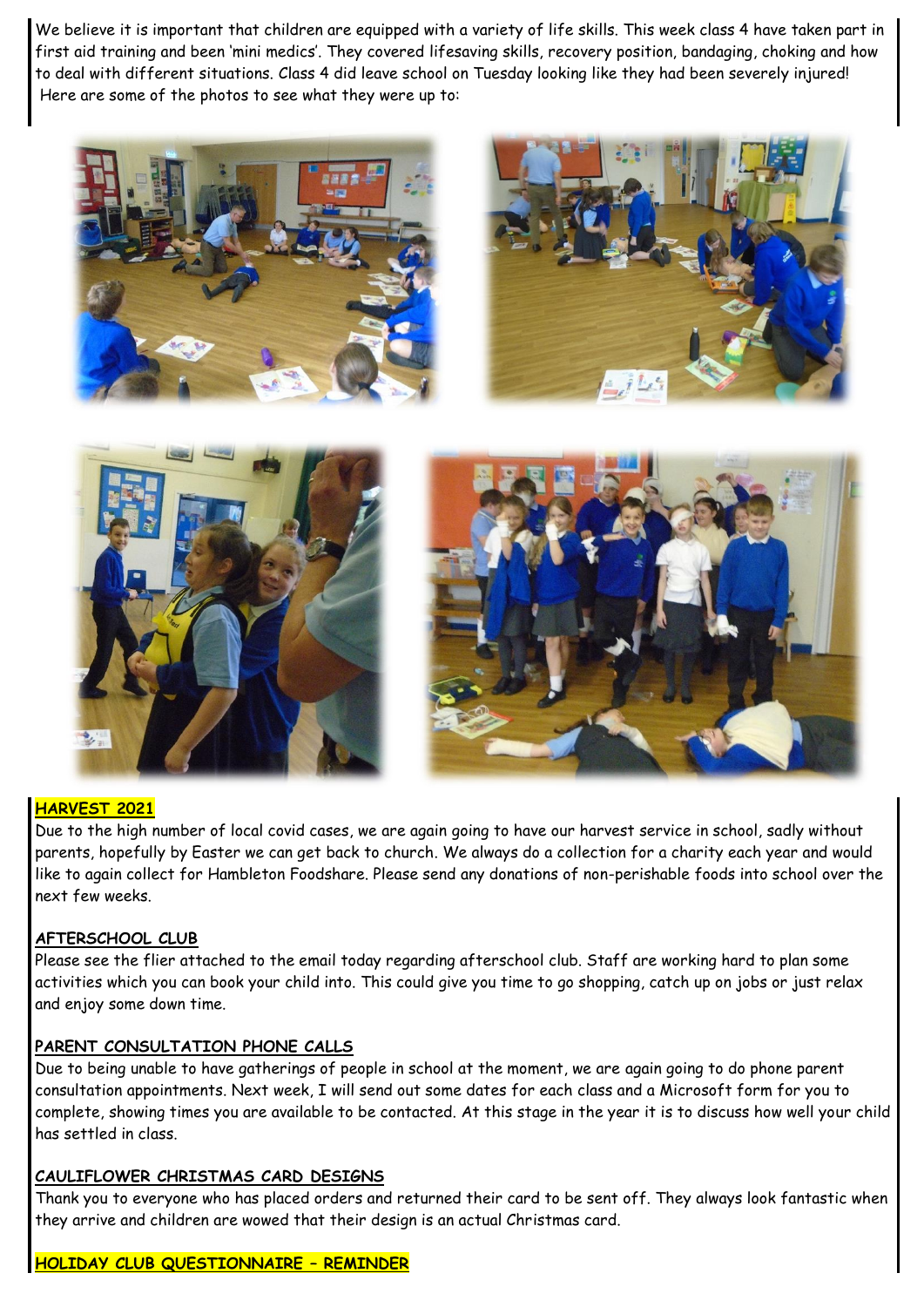Please return the questionnaire re. holiday clubs which was sent home last week by Friday 8<sup>th</sup> October. Please complete this even if you didn't use it on this occasion

### **FLU VACCINATIONS- REMINDER**

All children from Reception to Year 6 in our school are entitled to a flu vaccination which consists of a nasal spray (no needles!). Please see letter 3 attachments on the school website which gives instructions as to what you must do to sign your child/children up for this vaccination. You will get a confirmation email once you have completed the information on line. When the nurse comes on Friday 15<sup>th</sup> October, they will only vaccinate the children on their list form those children who have been signed up by parents.

# **PRESCHOOL PARENTS**

PLEASE CHECK THROUGH THE OTHER SCHOOL NOTICES IN CASE SOME APPLY TO PRESCHOL PARENTS TOO SUCH AS SCHOOL PHOTOGRAPHS

**If your child is not normally in preschool on a Tuesday when the school photographer will be here, they can be brought to school at 8.30am for a photo or they can be booked in for an extra morning session. Please queue at the hall fire door where families will come in one at a time (due to covid measures in place)**

### *The Big Bird Watch.*

*This week in Preschool we have been busy learning about birds. On our nature walk, we collected pine cones and kept them safe to use to feed the birds. Earlier on in the week, we made some bird feeders using the Pine cones from the*  nature walk. We had so much fun melting the lard and mixing it with the seeds, it was a messy job! Once the lard had *set and changed colour we were then able to hang them up in our garden. We have had our binoculars out and we saw a few birds eating from our feeders, we even had a squirrel come to visit. Our phonics letter for the week was 'B' for bird we have been mark making in sand and shaving foam and then having a go at writing the letter using pencils and pens. We have also been creating some very colourful birds with feathers, tissue paper and paints.*

*As the weather is changing and getting a lot wetter and colder could I please ask for children to bring indoor shoes and outdoor shoes, slippers sound like a cosy warm indoor shoes to me and would be ideal.*

If you need to contact our preschool leader Sarah please feel free to email her at [preschool@ainderby.dalesmat.org](mailto:preschool@ainderby.dalesmat.org)

# **FASS (FRIENDS OF AINDERBY STEEPLE SCHOOL)**

REMINDER: The Friends of Ainderby Steeple School AGM meeting will be held in the school hall at **7pm on Monday 4th October 2021.** We will be socially distanced and there will be coffee and cake!

We are a group of parents, helping to raise valuable funds for our school. Everyone is welcome to attend and we would love anyone who is interested in learning more about FASS to come along and join us.

We always welcome people to help out with our fundraising activities whenever they can or come along to the meeting to share ideas as it is an excellent way to get to know other parents.

## **SPORT NEWS**

It is wonderful that our sport competitions have now started again. We participate in competitions against other Northallerton small schools. We always take children of different abilities who are keen, well behaved and enthusiastic to represent our school. This week it was a Dodgeball competition for children in years 3 and 4. They did amazingly well and managed to come first place getting gold medals. This was a fantastic start – well done!